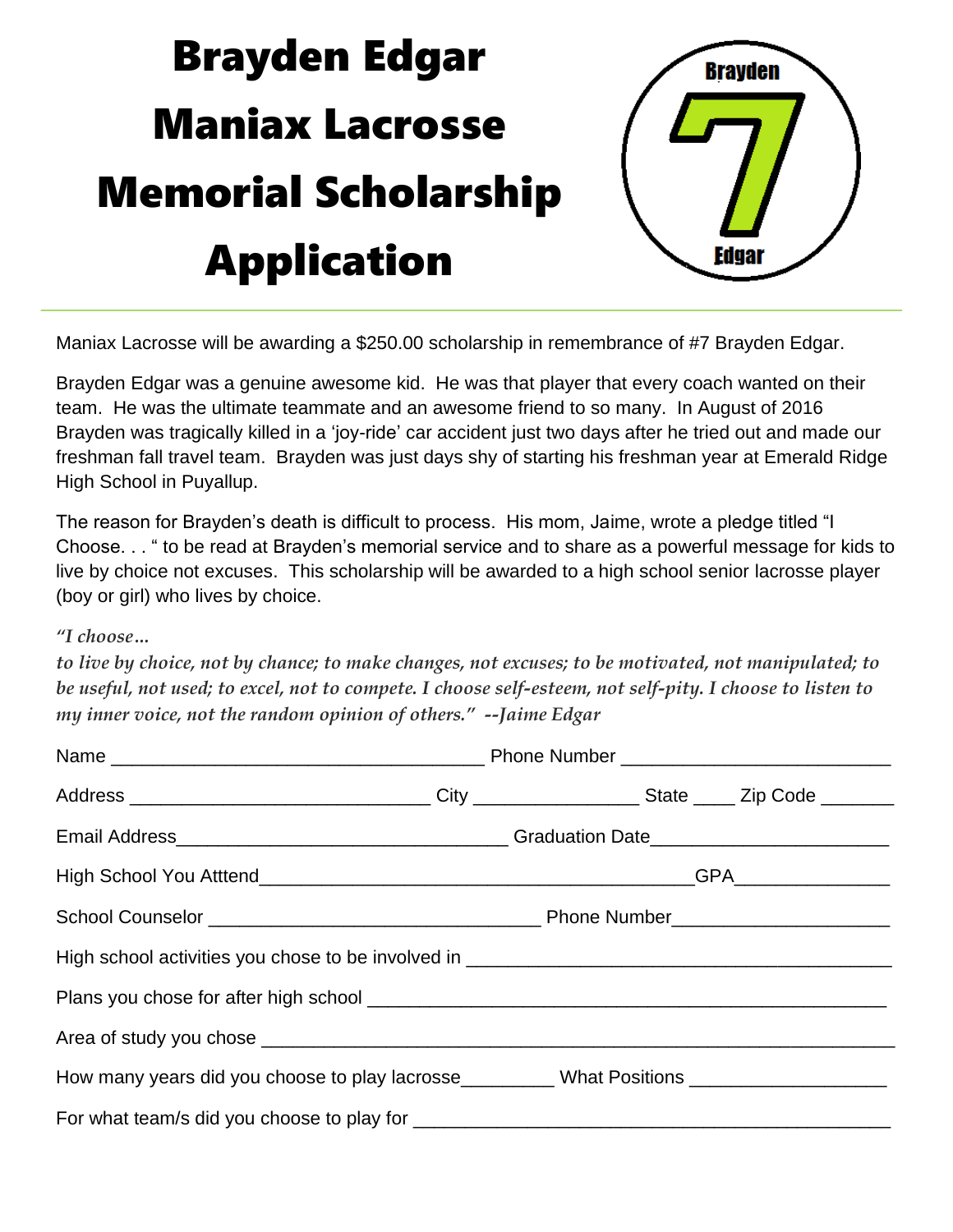Please answer the following question to the best of your ability. It may be as short or as long as you would like. You may use this form or a separate piece of paper: "How do you live life by listening to your inner voice and making decisions by choice not by excuse?"